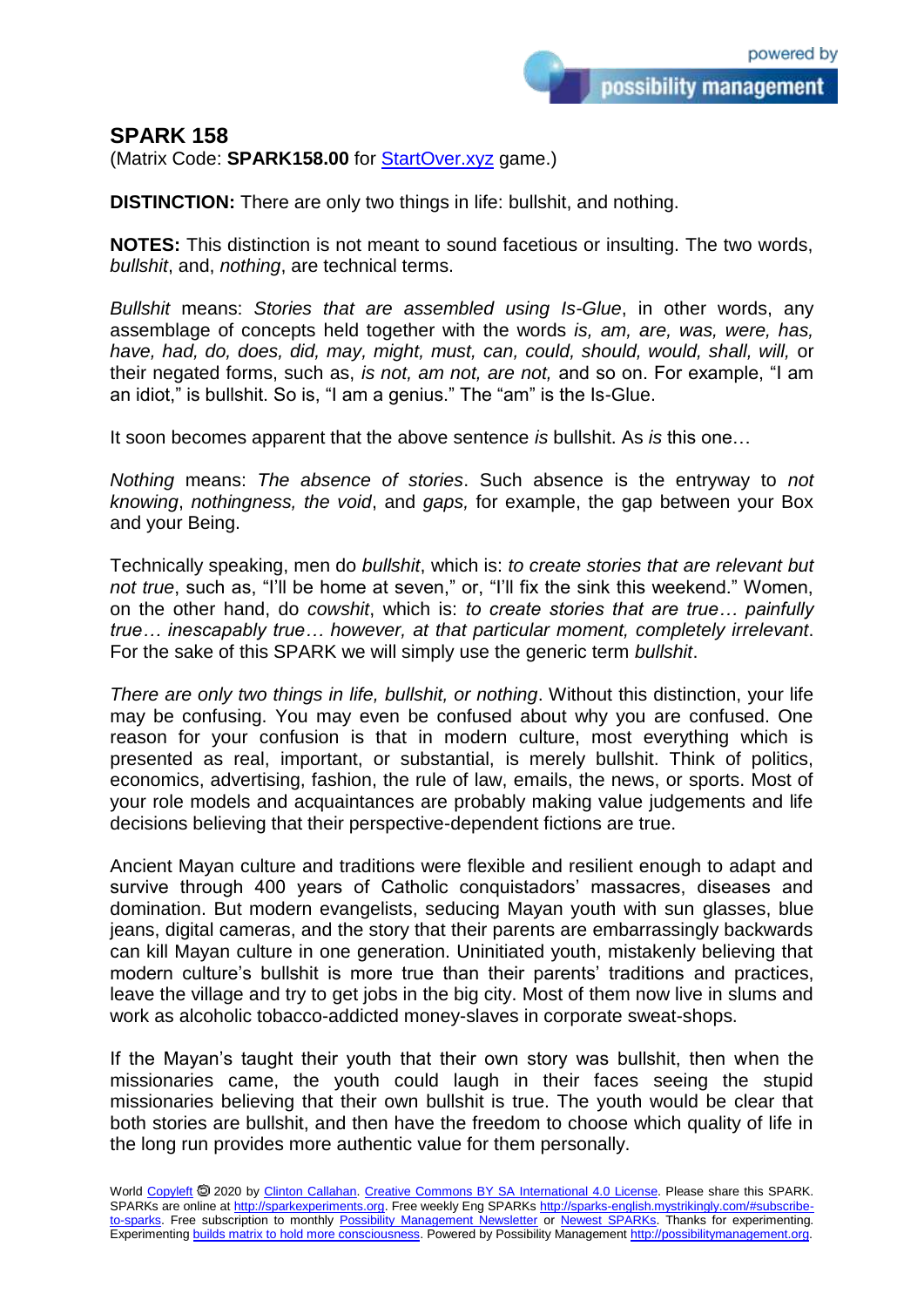Why are you hysterically insistent that any belief a person believes to be true should be respected? What do beliefs actually accomplish? They cover up the unknown. Experiencing stories as bullshit gives you freedom from coercion by stories. Then the sky clears and you can more easily stay true to your own destiny.

## **EXPERIMENTS:**

Obviously we need two sections: one for bullshit and one for nothing.

THE BULLSHIT EXPERIMENTS: You only believe other people's stories to be true because you believe your own stories to be true. Begin by catching yourself believing your own beliefs to be true. Make a long list of these stories and write why you believe each one. Then check to see if your reason is also a bullshit story. If you believe your own stories to be true then your Box and Gremlin have been leading you around with a big iron ring pierced through your nose.

**SPARK158.01** Choose one story about yourself, such as, "I am the best," or, "I am not good enough," or, "I am successful," or, "I am not attractive." Notice how believing your own bullshit is the force that makes you seek evidence to prove to yourself that the story is true. Notice that your story comes first, then you hunt for evidence.

The universe is rich in evidence. There is enough evidence to make up bullshit stories about anything (see SPARK 69). Think of the three blind men encountering different parts of an elephant and then arguing about who is correct. In the capitalist patriarchal empire assuming your bullshit superstitions and beliefs are correct is justification for war. This is why an appropriate abbreviation for the term belief system is BS (short for bullshit).

**SPARK158.02** At your next Possibility Team choose a global conflict (e.g. corporate profits vs. extinction of species, or corporate profits vs. peace in the Middle East) and list the bullshit superstitions and beliefs that each side uses to justify its position. Identify where each person has difficulties recognizing a story as bullshit.

**SPARK158.03** Spend one whole day, from dawn to dusk, no matter what advertisement you hear, what opinion someone spouts, whatever bullshit is presented, say out loud to everyone as if you truly believe it, "That's true!"

Spend the next whole day, from dawn to dusk, no matter what advertisement you hear or see, or what opinion someone spouts, whatever bullshit is presented, say out loud to everyone as if you truly believe it, "That's bullshit!"

The next day go back to "That's true!" Next day say "That's bullshit!" Keep alternating back and forth until you get it about how much bullshit you have been generating.

Then when you hear bullshit that others around you believe to be true, you can disattach from it by marveling out loud at the specific creative genius used to make this bullshit story, every now and then saying, "Fascinating!" A bullshit story loses its power when you explain how hilarious it is that someone actually believes this.